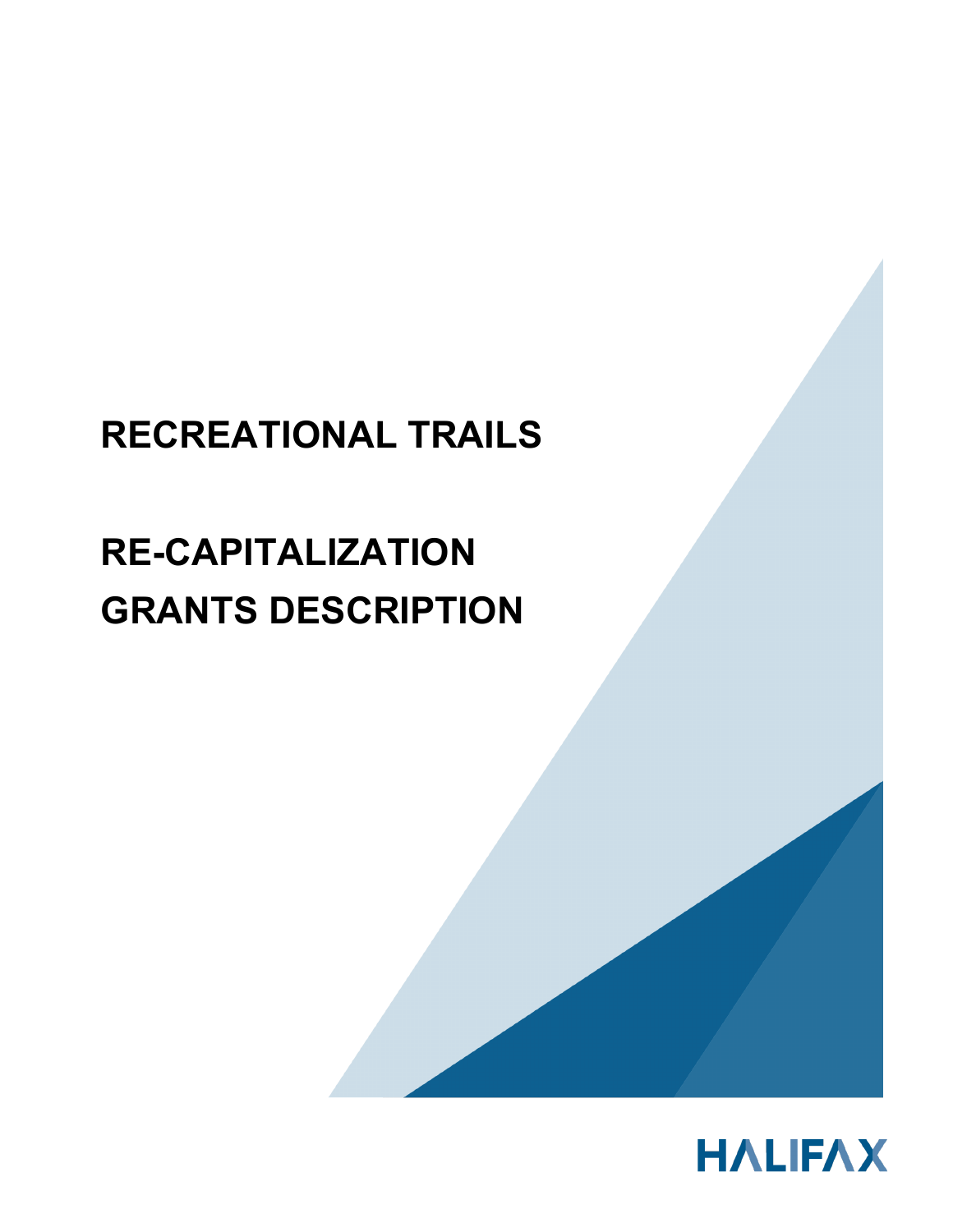# **RECREATIONAL TRAILS RE-CAPITALIZATION GRANTS**

## **Purpose and objectives**

#### This Program is directed by the **Administrative Order Number 2020 -011-ADM Respecting HRM's Grant Programs for Active Transportation and Recreational Trails**.

Recreational Trails Recapitalization Grants are awarded to eligible applicants for engineering studies, engineering redesign and tendering packages, mandatory structural inspections, construction projects to reinstate or upgrade eligible recreational trails and their structures and amenities to current standards and guidelines. Other operational expenses are not eligible under this Program (i.e. photocopies, late pay charges, office expenses, marketing expenses, brochures, media relations etc.).

#### **1.1. Eligible Applicants**

There are hereby established eligibility criteria for an Applicant pursuing a Grant application listed in this Recreational Trails Grants Program.

- The applicant has written permission from the land owners for use of the land which grants public access and sets construction and maintenance roles and responsibilities for a safe and recreational trail aligned with By-Law P- 600 and other By-Laws as applicable: 1) a valid License Agreement for use of municipal land from HRM; 2) a valid Letter of Agreement (or Management Plan) for use of provincial land from The Province of Nova Scotia 3) registered easement from the landowner for any corridor traversing in part private land
- Applicant is a member of Nova Scotia Trails, eligible for their Group Trail Insurance Coverage, or has obtained an equivalent Commercial General Liability Insurance Coverage of at least \$5,000,000.
- Applicant is demonstrating broad/ diverse mandate and by-laws aligned with all clauses outlined in the HRM By-Law P 600 respecting Municipal Parks<sup>[1](#page-1-0)</sup> and other By-Laws as applicable
- Applicant demonstrates commitment to construct and maintain the facilities managed at a standard that is safe to all users permitted on the trail. An operational plan and budget for maintenance beyond construction are highly recommended to prove commitment.
- Applicant demonstrates recent (within the past year) local community engagement and consultations (e.g. Annual General Meetings with membership and public participation, community open houses, or public engagement opportunities) where members of the community and board members have provided input regarding the proposed project; and
- Applicant has not defaulted/ bridged Grant(s)' requirements in the past years by:
	- o Failing to send project final report and invoices for the grant received
	- o Failing to deliver projects as per scope proposed at the standard requested
	- o Failing to deliver projects at the standards required for accessibility and safety of all users

# **Eligible Proposals for Recreational Trails Re- Capitalization Grants**

#### **To be eligible, the proposals must meet all conditions outlined below:**

• Project proposal is received by HRM before the set deadline to be considered for the Re- Capitalization Grant Program

<span id="page-1-0"></span><sup>1</sup> <https://www.halifax.ca/sites/default/files/documents/city-hall/legislation-by-laws/By-law%20P-600.pdf>

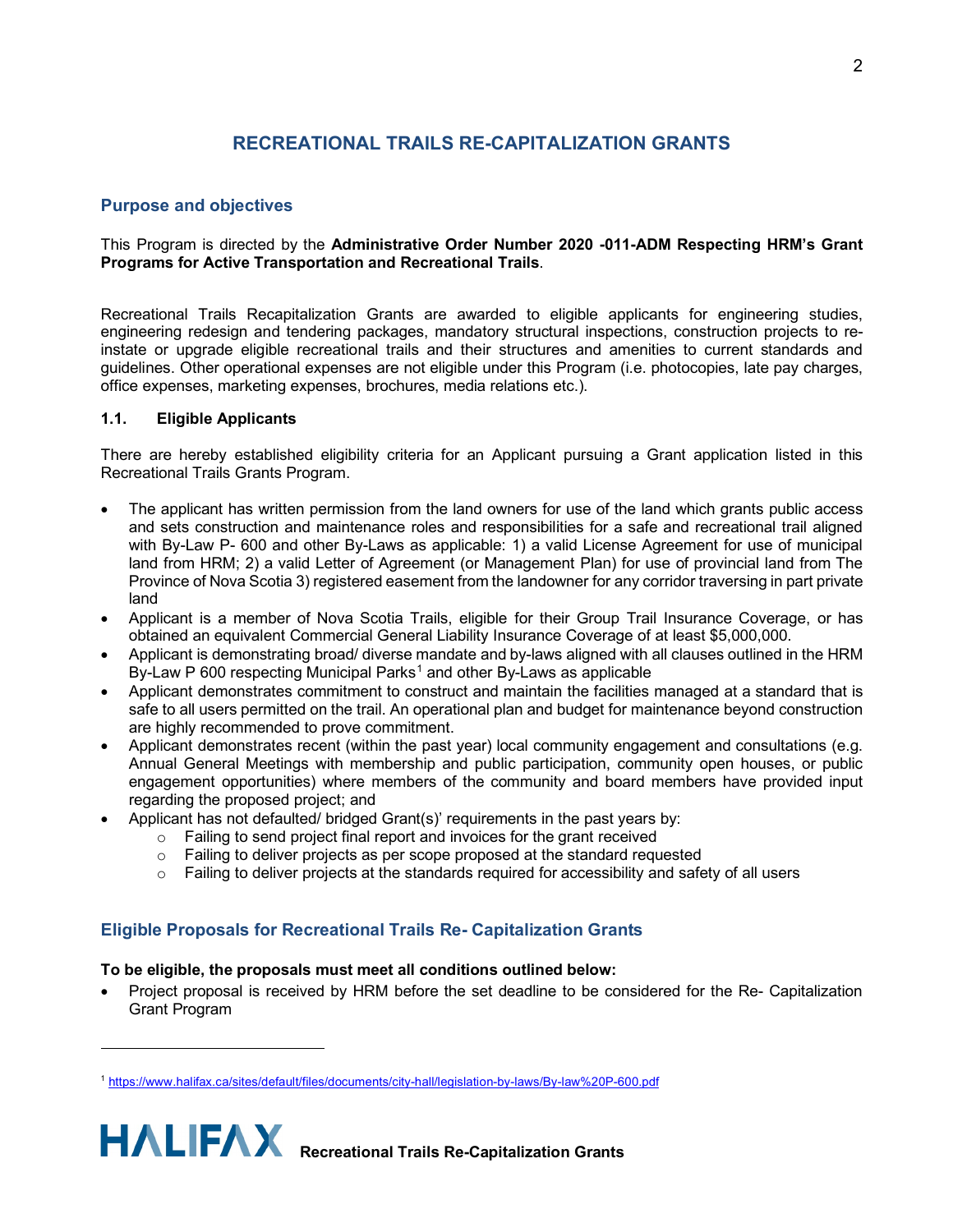- The scope of complex re-capitalization project(s) proposed (e.g. trail/bridges/embankments re-instatement) was recommended by an engineering study and cost-benefit analysis and is to re-instate an existing recreational trail, infrastructures to a safety standard for all users
- The scope of project proposed to replace amenities demonstrates that maintenance efforts no longer sustain the scope of work required to maintain them.
- The scope of the projects is for a recreational trail located in HRM with the following conditions:
	- ₋ The recreational trail user permits restrict vehicle use and has similar restrictions and permits as those outlined in the By-Law P600 and other By-laws as applicable
	- ₋ the recreational trail is located on land owned by HRM OR
	- the recreational trail connects from HRM lands to other lands with established agreements, other lands designated as active transportation or recreational and/or historical/ cultural destination (e.g. other trails, bike lanes, sidewalks, parks, recreation centers);
- The scope of the project (s) proposed for the Recreational Trail and amenities support a standard that considers safe access and enjoyable experience
	- trailheads are planned/ constructed in the proximity of public transit;
	- ₋ trailhead area considers accessibility for persons with mobility challenges, if appropriate
	- ₋ trail considers recreational opportunities for persons with mobility challenges, if appropriate
- There is an existing Regional Council approval to consider implementing recreational facilities (for example The Green Network Plan, Recommendation Report) or there is an existing commitment as directed by Regional Council in the area where the project is proposed
- The design and construction standards proposed align with Municipality's Red Book or Provincial Blue Book or other standards such as Whistler Trail Standards, Squamish Trail Standards and Parks Canada Trail Classification System
- The applicant has permission from the land owner for use of the land which grants public access and sets construction and maintenance roles and responsibilities for a safe access and experience on the recreational trail:1) a valid License Agreement for use of municipal land from HRM; 2) a valid Letter of Agreement (or Management Plan) for use of provincial land from The Province of Nova Scotia 3) registered easement from the landowner for any trail traversing private land

# **Evaluation Criteria for Recreational Trails Re-Capitalization Grants**

The documents requested along with the information provided in the application will form the basis of the HRM's evaluation and recommendation for funding to the Regional Council.

#### **Criteria 1: Eligibility**

- The applicant meets eligibility criteria as listed in the Administrative Order Number 2020-011-ADM Respecting HRM's Grant Programs for Active Transportation and Recreational Trails
- The applicant meets eligibility criteria as listed in the Recreational Trails Grants Program –Eligible Applicants section
- The proposal received meets eligibility criteria as listed in the Section 2.1. Eligible Proposals for Recreational Trails Re- Capitalization Grants
- All documents required by the application and a Budget Report were received and approved as eligible
- The scope of complex re-capitalization project(s) proposed (e.g. trail/bridges/embankments reinstatement) are supported by an engineering study and cost-benefit analysis which assessed multiple options and recommended the solution proposed in the project proposal to ensure safety standards

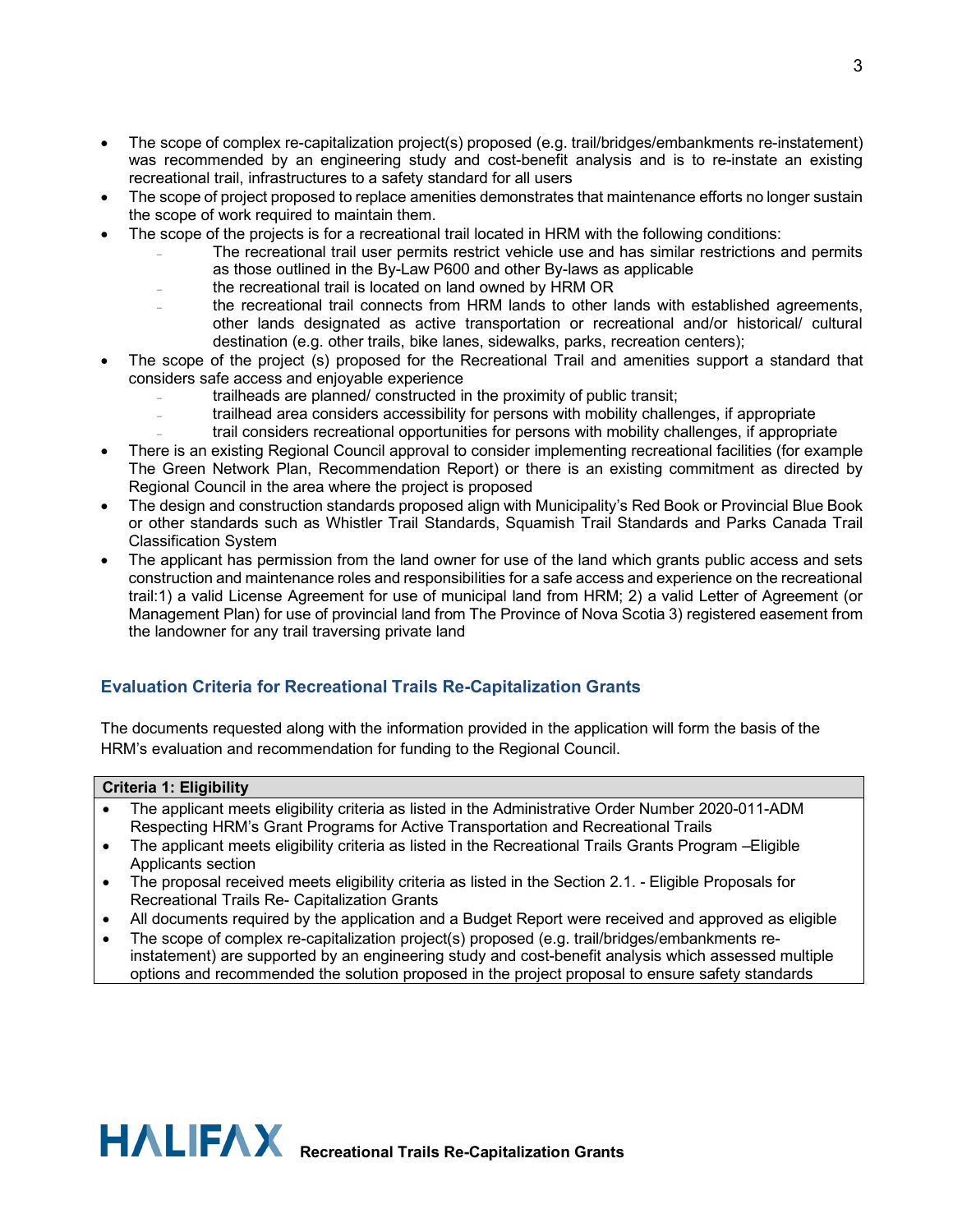# **Criteria 2: Recreational Trail Priority**

# **Quality of Recreational Trail – Safety**

- Filed safety issues/ accidents history
- Extensive emergency work is required to restore/ replace the trail or a section of trail to a safety standard for users due to storm damage or other extreme weather
- Extensive emergency work is required to restore/ replace infrastructure such as bridges, culverts to safety standards as per a structural engineer report
- Extensive emergency work is required to restore amenities to safety standards
- Extensive work is required to restore the trail or a section of trail or infrastructure to a safety standard for users due to vandalism
- Extensive work is required to restore the trail or a section of trail to a safety standard due to natural wear where routine maintenance failed or is not effective

Extensive preventive work is required to restore infrastructures such as bridges, culverts, fencing, railings to safety standards as per a structural engineer report

#### **The trail is connected to a destination or a destination on its own**

• Recreational Trail is a destination on HRM land or connects to an active transportation facility or other recreational, cultural, historical sites destinations either on HRM land or on land adjacent to HRM land (e.g. other trails, bike lanes, sidewalks, parks, recreation centres)

### **Project Integration**

• Opportunity to integrate project with another community group's project along the same trail

# **Criteria 3: Recreational Trail Project Readiness**

# **Project Type: Engineering Design and Tendering Package for re- capitalization**

- Map and terms of reference were reviewed and discussed with HRM staff and are presented with appropriate detail in the application
- RFP for project is ready to tender and/or quotes, estimates, are attached

# **Project Type: Bridge Inspection Project Readiness**

- Infrastructure Inspection Project (concept, map and RFP) was reviewed and discussed with HRM staff and is presented with appropriate detail in the application
- RFP for planning project and/or quotes, estimates, are attached
- Infrastructure Inspection is required within the coming year or it has already passed

#### **Project Type: Trail/ Amenities Re-Capitalization Project Readiness**

- Tender package, engineering designs, if required, and all permits required were reviewed and discussed with HRM staff and are presented with appropriate detail in the application.
- Depending on the scope of the project, tender package for construction with project deliverables and budget estimates for each type of work is either:
	- $\circ$  developed by an engineer;<br> $\circ$  determined based on group
	- $\circ$  determined based on group' previous projects costs with similar scope<br>  $\circ$  determined based on consultation with other groups who had a similar
	- determined based on consultation with other groups who had a similar project
- Land authorizations, construction and environmental permits and archeological permits as appropriate, and insurance are secured and valid for the project scope
- Project is planned and designed to minimize negative impacts on the environment (vegetation, slopes, wetlands, water systems, drainage, rivers, shorelines and wildlife habitats), and away from environmentally sensitive areas
- Safety standards are included as applicable into the construction project plan
- All constraints have been or can be addressed by the community group and/ or HRM prior to HRM's final approval

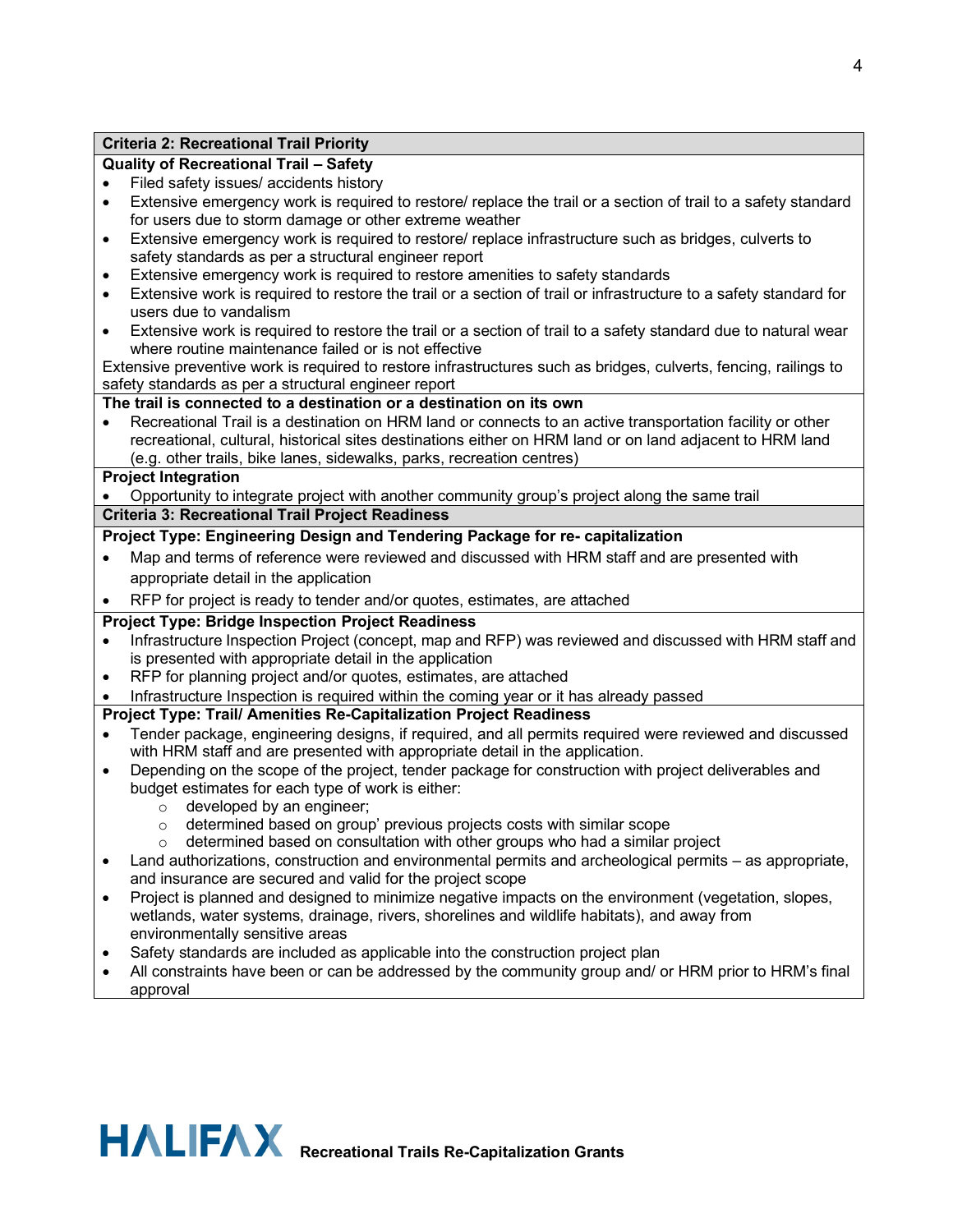#### **Resources available**

- The proposed project was approved by the community group's board and volunteers have accumulated knowledge and/or experience with inspecting and managing maintenance/ recapitalization contract projects
- The proposed project was approved by the community group's board and experienced volunteers available, #volunteer- hours commitment available for project proposed

#### **Project Delivery timelines**

- Project delivery is planned/ phased in one -year increments, aligned with funding timelines and can be started within the fiscal year for which funding is requested
- Stand-alone project appropriately scheduled to complete in one year (i.e. without subsequent phases)
- The project is an extension to scope of an existing approved project or a "phase II" of existing approved and/or delayed project due to complexity, incidents, schedule delays, budget underestimates

#### **Criteria 4: Funding available**

- Evidence of intention to secure funding is presented during the application process
- Funding has been approved from other sources, such as Trans Canada Trail, Provincial or Federal grant programs, trusts, corporate, private
- Funding was not approved by the other potential sources of funding
- **Criteria 5: Commitment to the long - term sustainability**
- Funds are available from other funding programs sources to maintain the recreational trail after the project is completed
- A maintenance/ operation plan is in place to maintain the trail following standards of safety for all users of all abilities after construction is completed
- Planned collaboration with volunteers and other non profit groups with an interest in trail maintenance, advocacy, usage, health education, active transportation

# **Procedures**

#### **Reporting**

- The applicant must include a Budget Report with the application and update it as required;
- An interim report due no later than October 1<sup>st</sup> and a final report due no later than March 1<sup>st</sup> is required and must include at least a Budget Report with all funding received from all sources and all expenses incurred for the project for which a grant was awarded. The **final report** must also include proof of payment of all invoices.

#### **Revenues:**

All funding requested/ confirmed from HRM and all other sources must be listed in the Revenue section

#### **Expenses:**

- HST must be already included in the estimated costs as part of the total and not as a separate amount
- ₋ If the group chooses to hire contractor services to deliver some, or all projects, the amounts should include both labour or consultant hours and materials

If volunteers are engaged to deliver the projects, the amounts listed should include only costs for supplies as related to their projects within the eligible categories